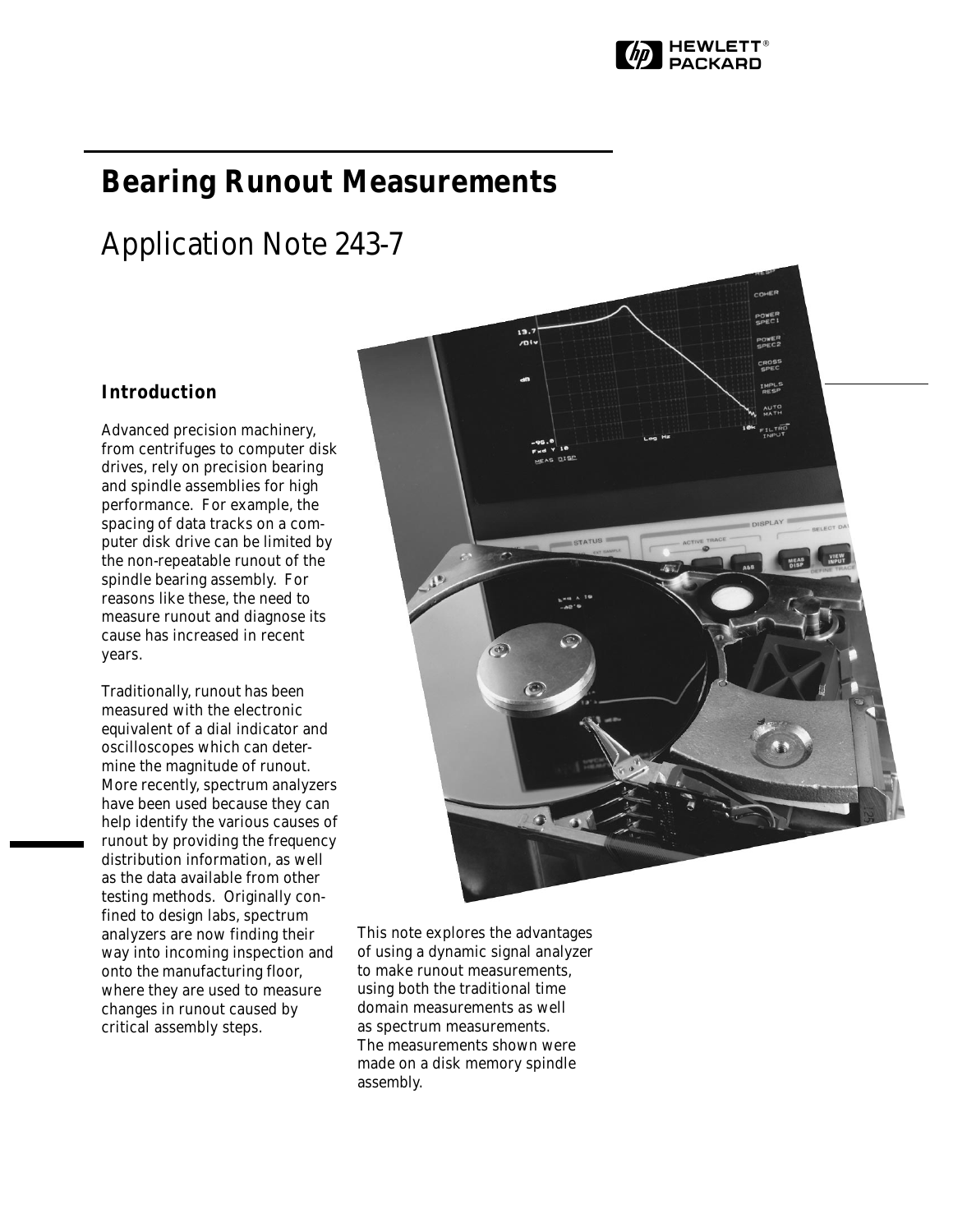

Figure 1 shows a typical test setup to measure spindle runout. The motor and spindle assembly is typically loaded with an inertial mass to simulate actual running loads. A proper load is often required for the spindle servo to maintain a constant speed.

The runout in this example is measured by placing a proximity probe close to the hub at the end of the spindle. The probe, with its electronics, produces a signal

that is proportional to the air gap between the hub and the probe. This signal is fed into a dynamic signal analyzer, where it is digitized into an amplitude vs. time record.

A once-per-revolution tach pulse (INDEX) is needed from the spindle assembly to drive the external trigger input on the analyzer. This ensures that data collection starts at the same angle of rotation for each average.

**Figure 2: Total indicated runout for two revolutions of the hub. The fuzziness indicates the non-repeatable runout.**



# **Time domain measurements of repeatable and nonrepeatable runout**

In the time domain mode, the analyzer shows Total Indicated Runout (TIR) as it changes with the revolution of the spindle. TIR has two components. Repeatable runout, the largest component (up to 2 mils in this case), is caused by the center of rotation being offset from the physical center of the part, as well as surface irregularities on the hub. The runout component of interest is the nonrepeatable part, which can be 1000 (60 dB) smaller than the repeatable runout. In precision machinery, NRR is caused largely by imperfections in the bearings.

Repeatable runout in the spindle assembly is not a great concern because it is the same for every revolution and can be compensated for. For example, a disk drive writes a servo track that is concentric with the center of rotation. The non-repeatable runout (NRR) can not be compensated for and therefore is the precision limit for the spindle bearing assembly. In the case of a computer disk drive, the goal is to maintain a peak-to-peak NRR less than 5% of the spacing between the tracks. In a disk with 1000 tracks-perinch, a NRR of <20 microinches peak-to-peak is desirable.

Figure 2 shows a single TIR measurement made with a dynamic signal analyzer. Since the spindle speed is 60 Hz (3,600 RPM), the time period for each revolution is 16.7 milliseconds. The time record length shown in the figure is just over 31 milliseconds, thus showing almost two complete revolutions of runout.

2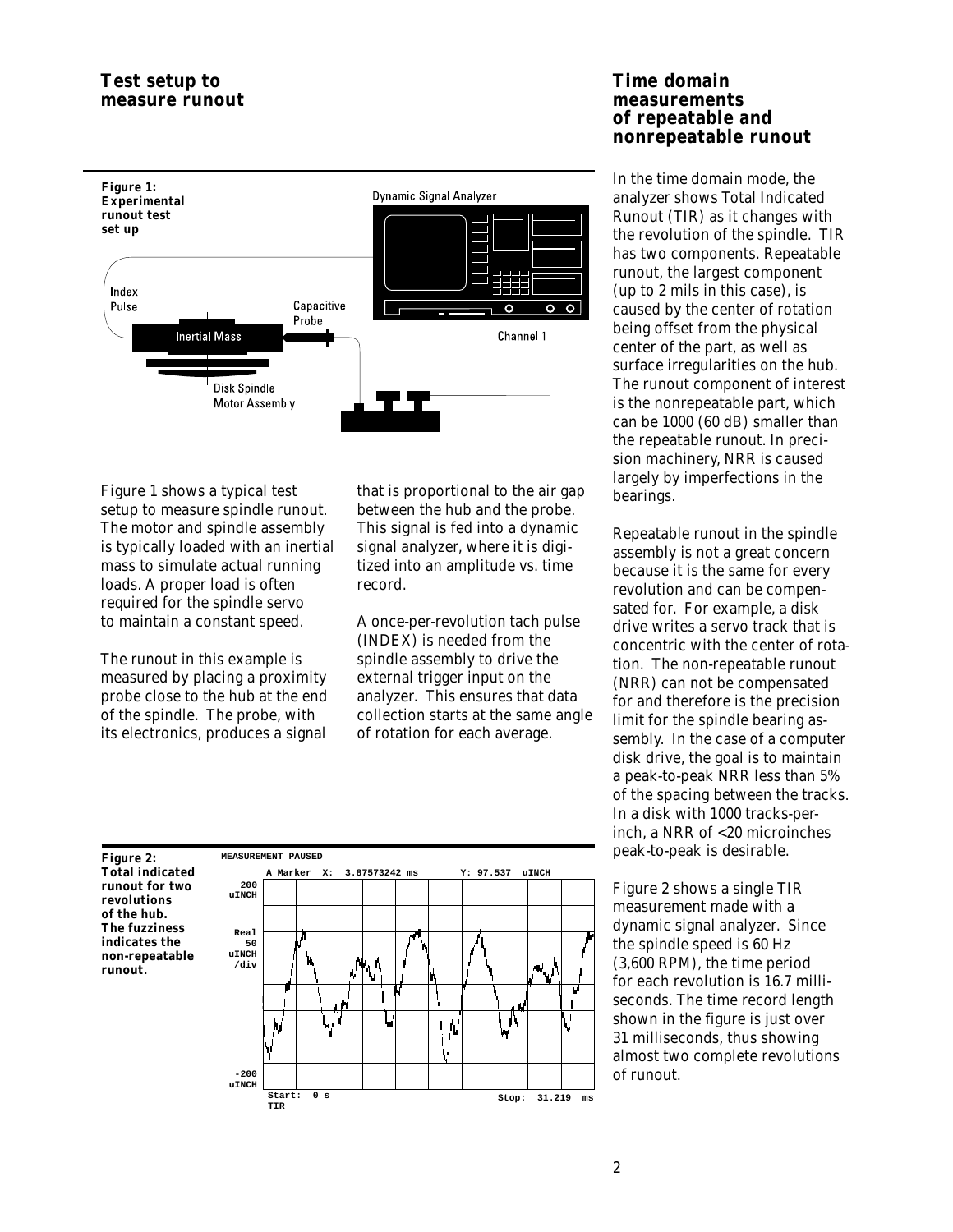# **Determining non-repeatable runout with Dynamic Signal Analyzers**

NRR can be computed by subtracting repeatable runout from a single TIR measurement. The repeatable runout is measured by time averaging many TIR measurements together. The nonrepeatable parts of the TIR are averaged out. This method is more precise than drawing limit lines on an oscilloscope or eyeing peak-to-peak fuzziness of many TIR measurements superimposed on each other.

To determine the repeatable runout, time records used in the average must be synchronized; data collection for each time record must start at the same angular location on the spindle. To do this, an external trigger is used to start data collection for each time record at the same angle of rotation on the disk spindle. The average smooths out and converges on the repeatable runout (figure 3). For vector averaging to work properly, the speed of the spindle should be regulated within 1% or better<sup>1</sup>.

Next, capture a new time record of TIR. Subtract the repeatable runout from the total runout. The difference is the NRR versus time. This subtraction removes all repeatable eccentricities and surface runout effects (figure 4).

The results of such testing are evaluated by looking for the peak-to-peak NRR. The one sigma variance or repeatability of the NRR versus time measurement is typically 20-50%.



**and the**

**runout.**





Unfortunately, this time domain approach can not be used to diagnose the causes of NRR because the result is simply a display of amplitude versus time. A different measurement method is needed to break NRR into components that can be related to bearing defects.

<sup>1</sup> Computed order tracking can handle conditions or speed regulation.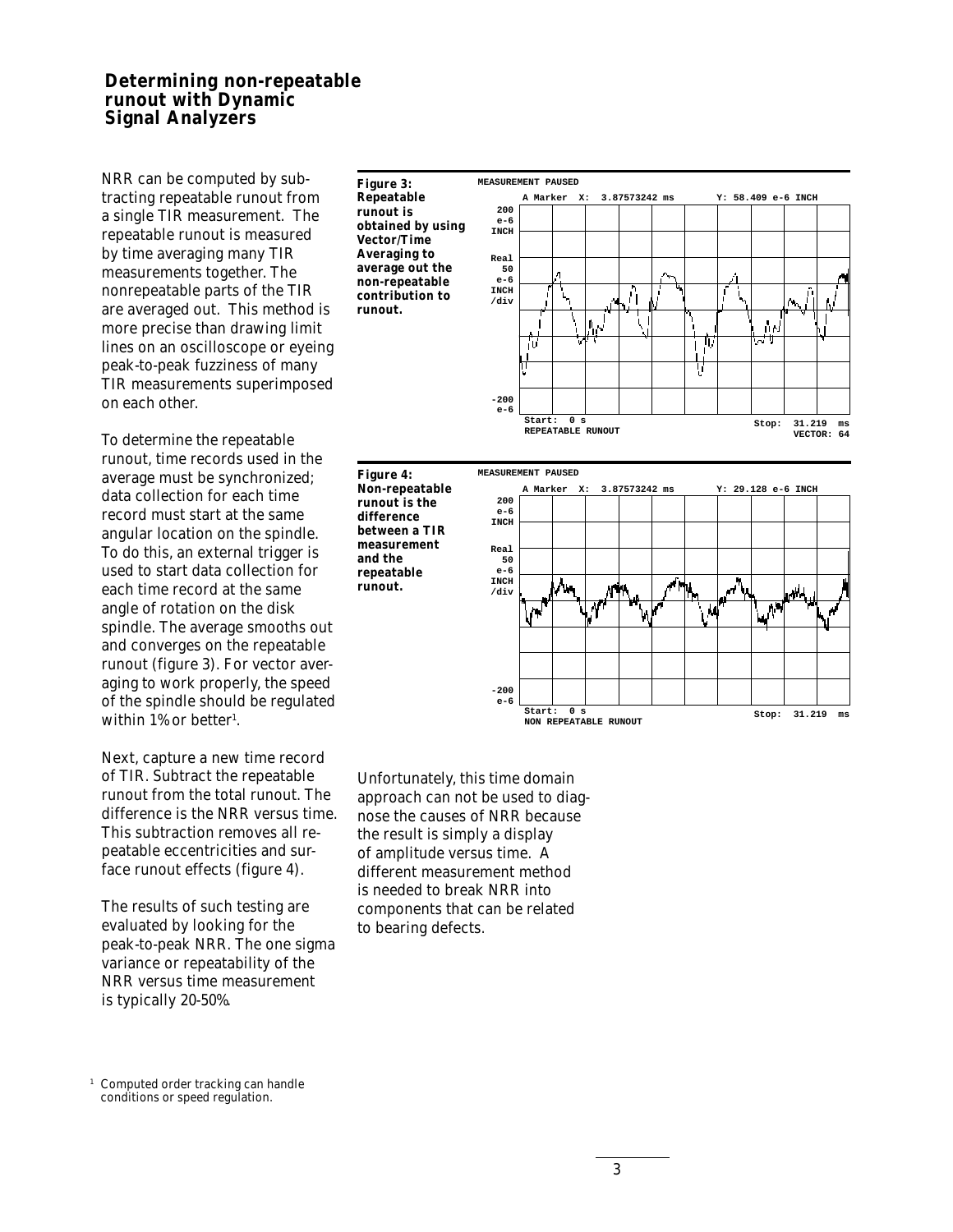# **Frequency domain measurements of synchronous and asynchronous runout**

The next step in runout testing is to use a spectrum analyzer to look at the different components of runout. When runout is displayed as amplitude versus frequency, the runout contributions from variations on the inner race, outer race, and rolling elements stand out as separate spectral components (figures 5 & 6). Variation analysis becomes more quantitative and less guesswork. This approach of measuring runout in the frequency domain is referred to as synchronous and asynchronous runout, differentiating it from the time domain measurements of repeatable runout and NRR.

Synchronous runout is the spectrum of the repeatable runout, which is the result of vector averaging many TIR measurements. Figure 5, the synchronous runout spectrum, contains runout components that are due to the hub eccentricity, hub finish and any other repeatable bearing runout. The off-synchronous runout components reduce in amplitude at a ponents reduce in amplitude at a<br>rate of  $1\sqrt{k}$  where k is the number of averages. So 64 averages will attenuate the asynchronous contributions by a factor of eight.

Figure 6 shows a spectrum of total or average runout, measured by using standard rms averaging of spectra instead of using vector (time) averaging. Since rms averaging is a squared average, all the contributors to run out, synchronous and asynchronous, accumulate in the measurement.

**Figure 5: Synchronous runout is measured by using Vector/Time Averaging. Note the markers set at 60 Hz and its harmonics.**







#### **Table 1: Bearing Characteristic Frequencies**

| Defect on outer race<br>(Ball pass frequency outer)              |                                           |  |  | $=$ $\frac{(n)}{2}$ $\frac{(RPM)}{60}$ $(1 - Bd \cos \varnothing)$  |                                                                                                            |  |
|------------------------------------------------------------------|-------------------------------------------|--|--|---------------------------------------------------------------------|------------------------------------------------------------------------------------------------------------|--|
| Defect on inner race<br>(Ball pass frequency outer)              |                                           |  |  | $=\frac{(n)}{2} \frac{(RPM)}{60} (1 + \frac{Bd}{Pd} \cos \theta)$   |                                                                                                            |  |
| Ball defect (ball spin frequency)<br>(Ball pass frequency outer) |                                           |  |  |                                                                     | $= \frac{(Pd)}{2Bd} \frac{(RPM)}{60} \quad \left[1 - \left(\frac{Bd}{Pd}\right)^2 \cos^2 \vartheta\right]$ |  |
| Fundamental train frequency<br>(Ball pass frequency outer)       |                                           |  |  | $=\frac{(n)}{2} \frac{(RPM)}{60}$ $(1 - \frac{Bd}{Pd} \cos \theta)$ |                                                                                                            |  |
|                                                                  | Pd = Pitch diameter<br>Bd = Ball diameter |  |  | $n =$ Number of balls<br>$\varnothing$ = Contact angle              |                                                                                                            |  |

Note: for bearing spindle assemblies where the inner race is stationary, the bearing frequency can be calculated by changing the sign in the brackets or parentheses.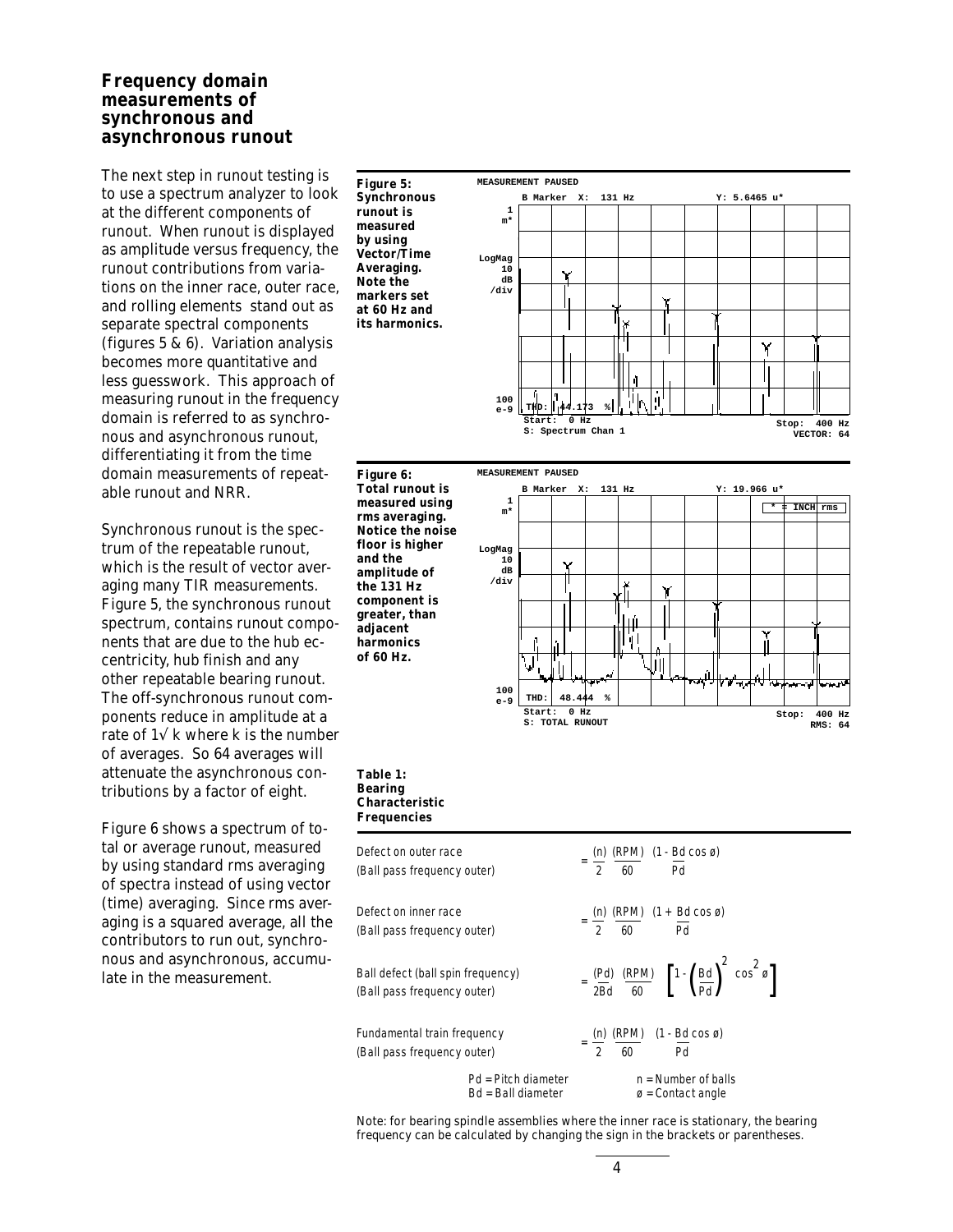# **Interpreting the asynchronous measurement**

Examining spectral components is the first step in analyzing runout. Both figures 5 and 6 are dominated by repeatable or synchronous runout at 60 Hz and harmonics (marked by harmonic markers). The off-rotational speed spectral lines are due to the runout of the bearing components i.e., the inner and outer race ballpass and the ball train and ball spin frequencies. These different frequencies can be computed with the equations in table 1. Because the balls slip a little rather than roll continuously, the predicted frequencies will be slightly higher than what is actually measured.

Asynchronous runout is computed by subtracting the synchronous runout, figure 5, from the total runout of figure 6. Since the runout in this example is determined from two averaged measurements with 3800 revolutions each, the repeatability of this asynchronous runout measurement is much better than with the time domain approach. The one-sigma variance in this case is less than 3%.

Figure 7 shows asynchronous runout that was computed by subtracting the synchronous runout (figure 5) from the rms runout (figure 6). The largest component of asynchronous runout is at 131 Hz. Analysis of the bearing design, using the equations in table 1, indicates this runout component occurs at the ball spin frequency of the bearing. This indicates the runout is caused by the out-of-roundness of the balls themselves.

It is also interesting to look at the markers which denote the harmonics of 60 Hz (the spindle

**Figure 7:**

**60 Hz.**

speed). For the harmonics, the value of asynchronous runout is zero. However, at 60 Hz, there is a significant level of asynchronous runout. This is surprising because runout at the spindle speed is typically synchronous.

To investigate the cause of this unexpected component, a new measurement is made with a center frequency of 60 Hz and an increased resolution of 1/8 Hz. In figure 8, the 60 Hz component now shows up with sidebands spaced at 2.5 Hz. This indicates gyroscopic precession of the spindle assembly at a rate of



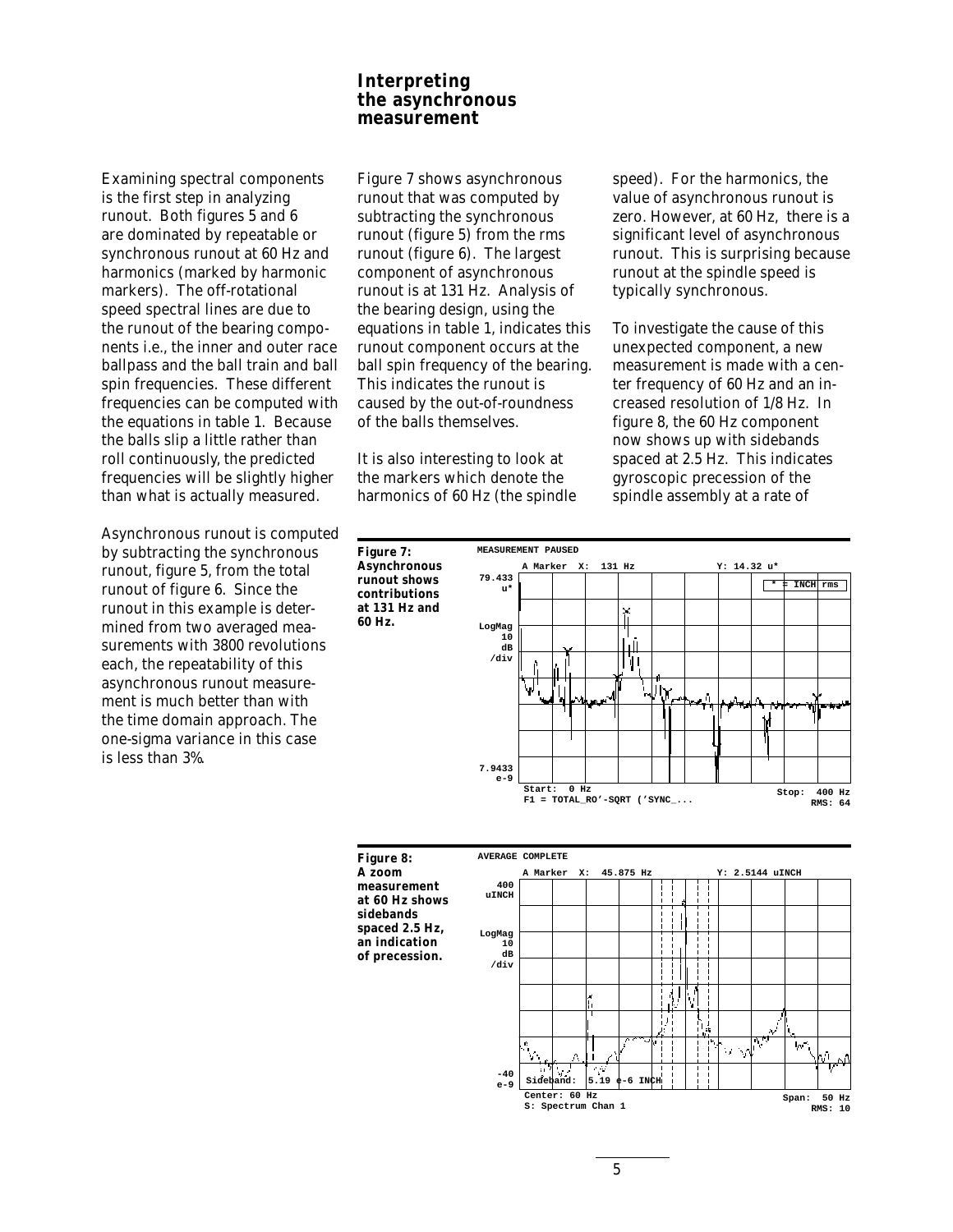2.5 Hz. Precession is not synchronous with the spinning of the spindle, and is a common cause of asynchronous runout at the spindle speed.

## **Test Setup Considerations**

The trigger signal from the shaft must be stable with fast rise time and occurs only once-per-revolution. An optical tach that provides a TTL logic level of less than .2 V to greater than +3.6 V is ideal. Magnetic tachs can be used if adequate signal shaping and signal conditioning are provided. The bearing fixtures and proximity probe mounting must be rigid and also micrometer adjustable so the probe can be positioned for best performance.

Spindle bearing assemblies for computer disk drives now have NRRs of 10 microinches peak-topeak or less. This presents a measurement problem because the noise performance of proximity probes used for the measurements has lagged the industry needs. Noise values of 6 to 20 microinches are common on commercially available proximity probes, which means transducer noise can easily dominate the results of a runout measurement on a high precision bearing. When selecting a proximity probe for measurements on precision machinery, be certain to get one with low noise and high sensitivity.

It is important to have adequate dynamic range in the analyzer because the asynchronous runout is a very small difference between two large values. If the peak-topeak value of NRR is 10 microinches on a 1 mil peak-to-peak TIR, then the analyzer should have a dynamic range of greater than 60 dB (1000 to 1) to insure an uncertainty of less than 10% in the 10 microinch measurement. Typically, an analyzer with >72 dB of true dynamic range (>13 bit A-D converters) is required to insure accurate repeatable measurements of runout. To maximize the useful dynamic range of the analyzer, it is important to think about the dc value in the spectrum. If the electronics for the proximity probe have a dc bias, the input to the analyzer should be ac coupled.

## **Correlation between the Two Measurement Techniques**

The correlation between the time domain NRR measurement and the asynchronous runout measurement can be as good as .98, which indicates that frequency domain measurements can be used to accurately quantify runout. Consistently high correlations between time domain NRR and frequency domain asynchronous runout measurements can not be expected because the variance of time domain NRR can be as much as 50%. In comparison, variance of asynchronous runout measurements can be on the order of 5% because so many averages are used in making a measurement.

Spectrum measurements of asynchronous runout offer insight into bearing analysis that is not available with time domain NRR measurements. By breaking up runout into different spectral components, it becomes possible to relate runout to specific bearing defects. This analysis capability is valuable in the design lab to determine performance limitations, and also on the manufacturing floor for statistical quality control.

Spectral analysis of bearing runout is an ideal bearing condition monitoring tool. Bearing wear is directly measured as opposed to inferring it from an acceleration measurement. Spectral analysis will identify other rotational degrees of freedom such as gyroscopic precession which would be impossible with time domain NRRD measurements.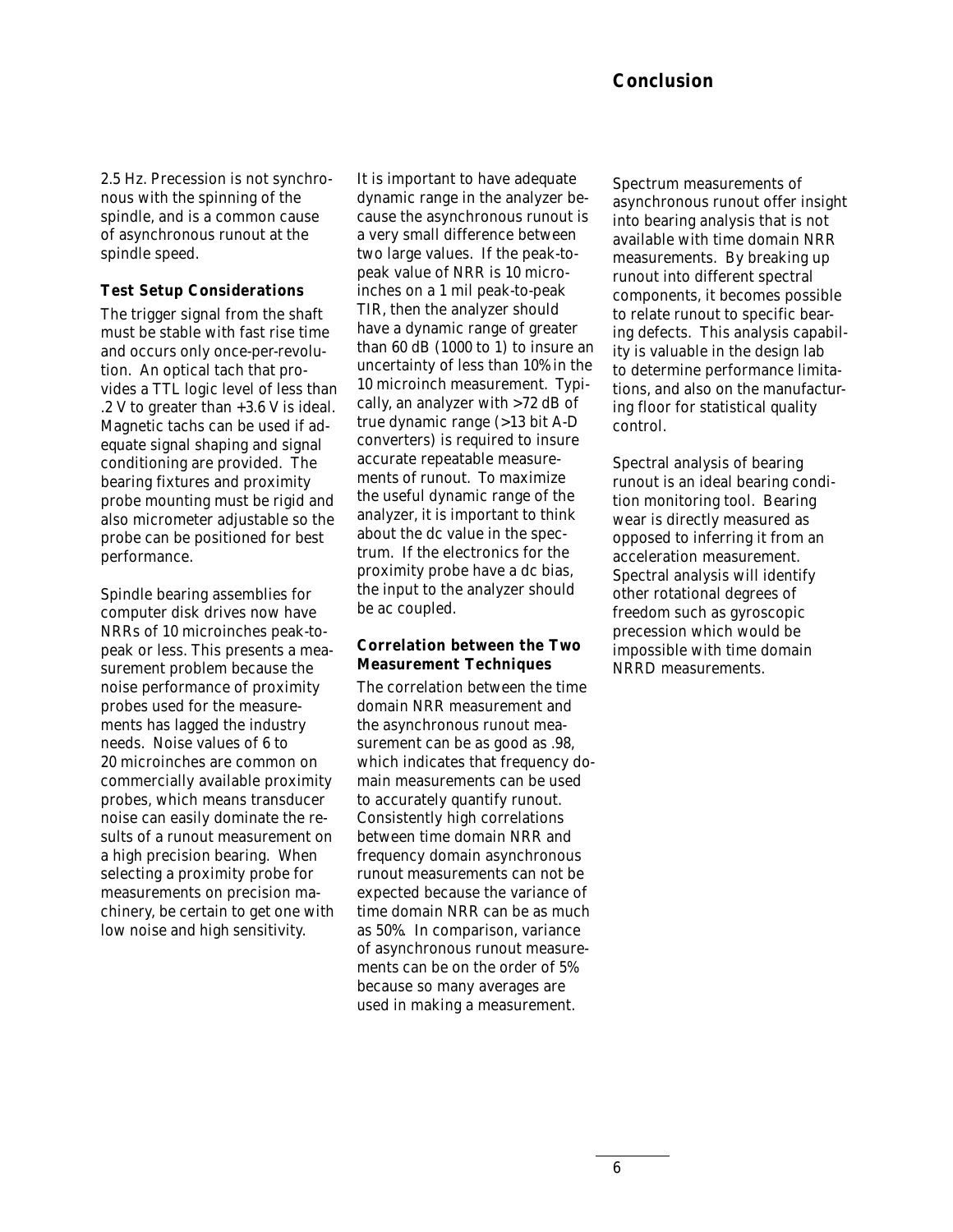## **Procedure for measuring non-repeatable runout**

**Step 1:** Measure repeatable runout by setting the analyzer to the following measurement state:

| Measurement Data:  | Time Channel 1 <sup>t</sup> |
|--------------------|-----------------------------|
| Record Length      | $31.25$ ms                  |
| Window             | Uniform                     |
| Average Status     | Ωn                          |
| Average Type       | Time                        |
| Number of Averages | 64                          |
| Trigger            | External                    |

When the measurement is complete, save the result in the first data register (D1).

**Step 2:** Capture a TIR measurement by setting the analyzer to the following measurement state:

| Measurement Data:  | Time Channel 1 |  |  |
|--------------------|----------------|--|--|
| Record Length      | $31.25$ ms     |  |  |
| Window             | Uniform        |  |  |
| Average Status     | On             |  |  |
| Average Type       | <b>RMS</b>     |  |  |
| Number of Averages |                |  |  |
| Trigger            | External       |  |  |

When the measurement is complete, save the result in the second data register (D2).

**Step 3:** Compute Non-Repeatable Runout

Create the following Math function:

 $F2 = D2 - D1$ <sup>††</sup> For a continuous updated display of NRRO, change D2 to Time 1, and set average status to off.

**† Note about time averaged measurements: The analyzer does not average time records. Time averaging averages linear spectra. The averaged time record is obtained by taking the inverse FFT of a linear spectrum. If your analyzer does not provide time averaging, specify a linear spectrum and vector averaging. Save the results in the first data register, D1. To display the repeatable runout, create the following math function: Function 1 = IFFT (LSPEC1)**

**†† Note: If you specified vector averaging and a linear spectrum in Step 1, create the following Math function:**

**F2 = D2 - IFFT(D1)**

## **Procedure for measuring asynchronous runout**

**Step 1: Measure synchronous** runout by setting the analyzer to the following measurement state:

| Measurement Data:  | Linear Spectrum1 |
|--------------------|------------------|
| Window             | Flat Top         |
| Average Status     | 0n               |
| Average Type       | Vector           |
| Number of Averages | 64               |
| Trigger            | External         |

When the measurement is complete, save the result in the first data register (D1).

**Step 2:** Measure the total runout spectrum by setting the analyzer to the following measurement state:

| Measurement Data:  | Power Spectrum 1     |
|--------------------|----------------------|
| Window             | Flat Top             |
| Average Status     | Ωn                   |
| Average Type       | RMS with 50% overlap |
| Number of Averages | 64                   |
| Trigger            | Free Run             |

When the measurement is complete, save the result in the third data register (D3).

## **Step 3:** Compute Asynchronous Runout

Create the following Math function:  $F3 = D3 - SQRT (D1 * CONJ (D1))$ <sup>†††</sup>

For a continuous updated display of asynchronous runout, substitute PSPEC for D3 and set average status to off.

**††† Note about time averaging: During time averaging, a linear spectrum is saved. It is a complex valued function with real and imaginary values for each frequency. During RMS averaging, a power spectrum is saved. It is a magnitude only function with real values only. The synchronous spectrum, which is a linear spectrum, must be converted to a power spectrum before it can be subtracted from the RMS averaged spectrum. The math function described above computes the power spectrum of D1 before subtracting it from D3.**

HP Application Note 243-1 Effective Machinery Maintenance Using Vibration Analysis (P/N 5962-7276E)

Meyer, L.D.; Ahlgren, F.F.; Weichbrodt, B., "An Analytic Model for Ball Bearing Vibration to Predict Vibration Response to Distributed Defects," Journal of Mechanical Design, Transactions of the ASME Vol. 102, Number 2, 1980.

Klein, E.J., "The Asynchronous Runout of Spindles," 1987 ASME Design Technology Conferences, Boston, MA 1987.

Braun, S.; Lu, K.H.; Yang, M.K.; Ungar, E.E., "Mechanical Signature Analysis: Machinery Vibration, Flow-Induced Vibration, and Acoustic Noise Analysis," 1987 ASME Design Technology Conferences, Boston, MA 1987.